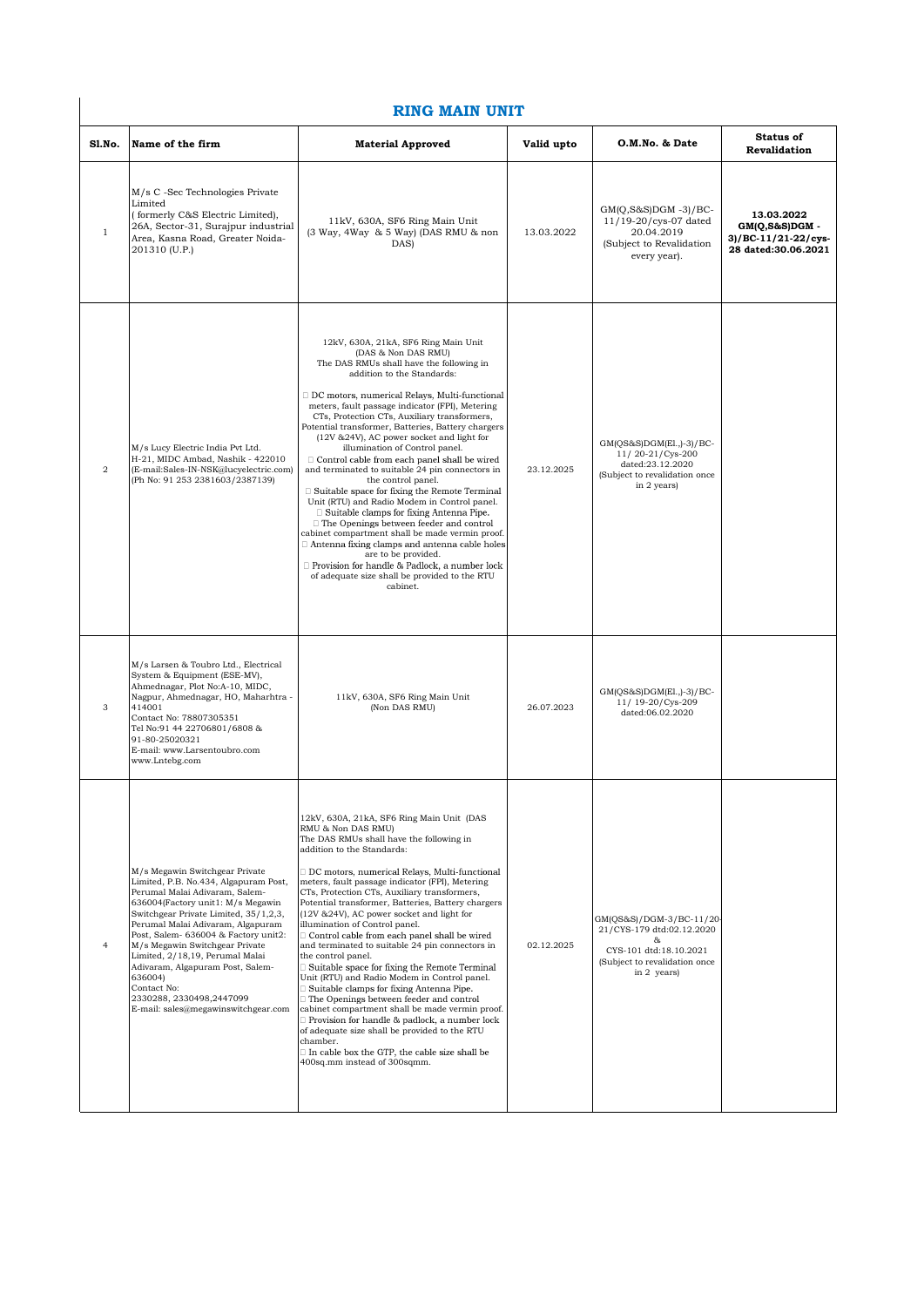| 5              | M/s Eswari Electricals Pvt Ltd., Plot<br>No:64, Industrial Estate,<br>Perungudi, Chennai - 600096<br>(Ph No:044-24961693, 4752,<br>45152122/23)<br>(E-mail:info@eswari.in)                                                                  | 12kV,630A, 21kA, SF6 Ring Main Unit<br>(Extendable type) (PROPLUS) (DAS RMU)<br>The DAS RMUs shall have the following in<br>addition to the Standards:<br>$\Box$ DC motors, numerical Relays, Multi-<br>functional meters, fault passage indicator<br>(FPI), Metering CTs, Protection CTs, Auxiliary<br>transformers, Potential transformer,<br>Batteries, Battery chargers (12V & 24V), AC<br>power socket and light for illumination of<br>Control panel.<br>$\Box$ Control cable from each panel shall be<br>wired and terminated to suitable 24 pin<br>connectors in the control panel.<br>$\Box$ Suitable space for fixing the Remote<br>Terminal Unit (RTU) and Radio Modem in<br>Control panel.<br>$\Box$ Suitable clamps for fixing Antenna Pipe.<br>$\Box$ The Openings between feeder and control<br>cabinet compartment shall be made vermin<br>proof.<br>$\Box$ Antenna fixing clamps and antenna cable<br>holes are to be provided.<br>$\Box$ Provision for handle & Padlock, a number<br>lock of adequate size shall be provided to the<br>RTU cabinet. | 20.01.2024 | GM(QS&S)DGM(E1.,)-3)/BC-<br>11/20-21/Cys-77<br>dated:13.08.2020                                                  |  |
|----------------|---------------------------------------------------------------------------------------------------------------------------------------------------------------------------------------------------------------------------------------------|-----------------------------------------------------------------------------------------------------------------------------------------------------------------------------------------------------------------------------------------------------------------------------------------------------------------------------------------------------------------------------------------------------------------------------------------------------------------------------------------------------------------------------------------------------------------------------------------------------------------------------------------------------------------------------------------------------------------------------------------------------------------------------------------------------------------------------------------------------------------------------------------------------------------------------------------------------------------------------------------------------------------------------------------------------------------------|------------|------------------------------------------------------------------------------------------------------------------|--|
| 6              | M/s ABB India Limited,<br>Regd Off No: 21 floor, World Trade<br>Centre, Brigade Gateway, Malleswaram<br>West, Bangalore.<br>Factory Unit: Plot No:79, MIDC Satpur,<br>Nashik - 422007<br>(Ph No: 91 80 22949250)<br>(E-mail: www.abb.com/in | 11kV, 630A, SF6 Ring Main Unit (Safe Ring/Safe<br>Plus type and Safelink CB Type) (Non DAS & DAS<br>RMU)<br>The DAS RMUs shall have the following in<br>addition to the Standards:<br>DC motors, numerical Relays, Multi-functional<br>meters, fault passage indicator (FPI), Metering<br>CTs, Protection CTs, Auxiliary transformers,<br>Potential transformer, Batteries, Battery chargers<br>(12V &24V), AC power socket and light for<br>illumination of Control panel.<br>$\Box$ Control cable from each panel shall be wired<br>and terminated to suitable 24 pin connectors in<br>the control panel.<br>□ Suitable space for fixing the Remote Terminal<br>Unit (RTU) and Radio Modem in Control panel.<br>□ Suitable clamps for fixing Antenna Pipe.<br>□ The Openings between feeder and control<br>cabinet compartment shall be made vermin proof.<br>□ Antenna fixing clamps and antenna cable holes<br>are to be provided.<br>Provision for handle & Padlock, a number lock<br>of adequate size shall be provided to the RTU<br>cabinet.                  | 01.03.2023 | GM(QS&S)DGM(El.,)-3)/BC-<br>11/20-21/Cys-155<br>dated:04.11.2020<br>(Subject to revalidation every<br>year)      |  |
| $\overline{7}$ | M/s Schneider Electric Infrastructure<br>Ltd.,<br>Milestone -87, Vadodara - Halol<br>Highway village, Kotambi, O.O. Jarod,<br>Taluk Kavat, Dist. Vadodara, Gujarat,<br>E-mail:<br>www.scheider-electric.co.in<br>Ph No:9741312002           | 11kV, 630A, SF6 Ring Main Unit (Safe Ring/Safe<br>Plus type and Safelink CB Type) (Non DAS & DAS<br>RMU)<br>The DAS RMUs shall have the following in<br>addition to the Standards:<br>□ DC motors, numerical Relays, Multi-functional<br>meters, fault passage indicator (FPI), Metering<br>CTs, Protection CTs, Auxiliary transformers,<br>Potential transformer, Batteries, Battery chargers<br>(12V &24V), AC power socket and light for<br>illumination of Control panel.<br>Control cable from each panel shall be wired<br>and terminated to suitable 24 pin connectors in<br>the control panel.<br>□ Suitable space for fixing the Remote Terminal<br>Unit (RTU) and Radio Modem in Control panel.<br>□ Suitable clamps for fixing Antenna Pipe.<br>The Openings between feeder and control<br>cabinet compartment shall be made vermin proof.<br>□ Antenna fixing clamps and antenna cable holes<br>are to be provided.<br>Provision for handle & Padlock, a number lock<br>of adequate size shall be provided to the RTU<br>cabinet.                         | 02.09.2025 | GM(QS&S)DGM(El.,)-3)/BC-<br>11/20-21/Cys-162<br>dated:09.11.2020<br>(Subject to revalidation once<br>in 2 years) |  |